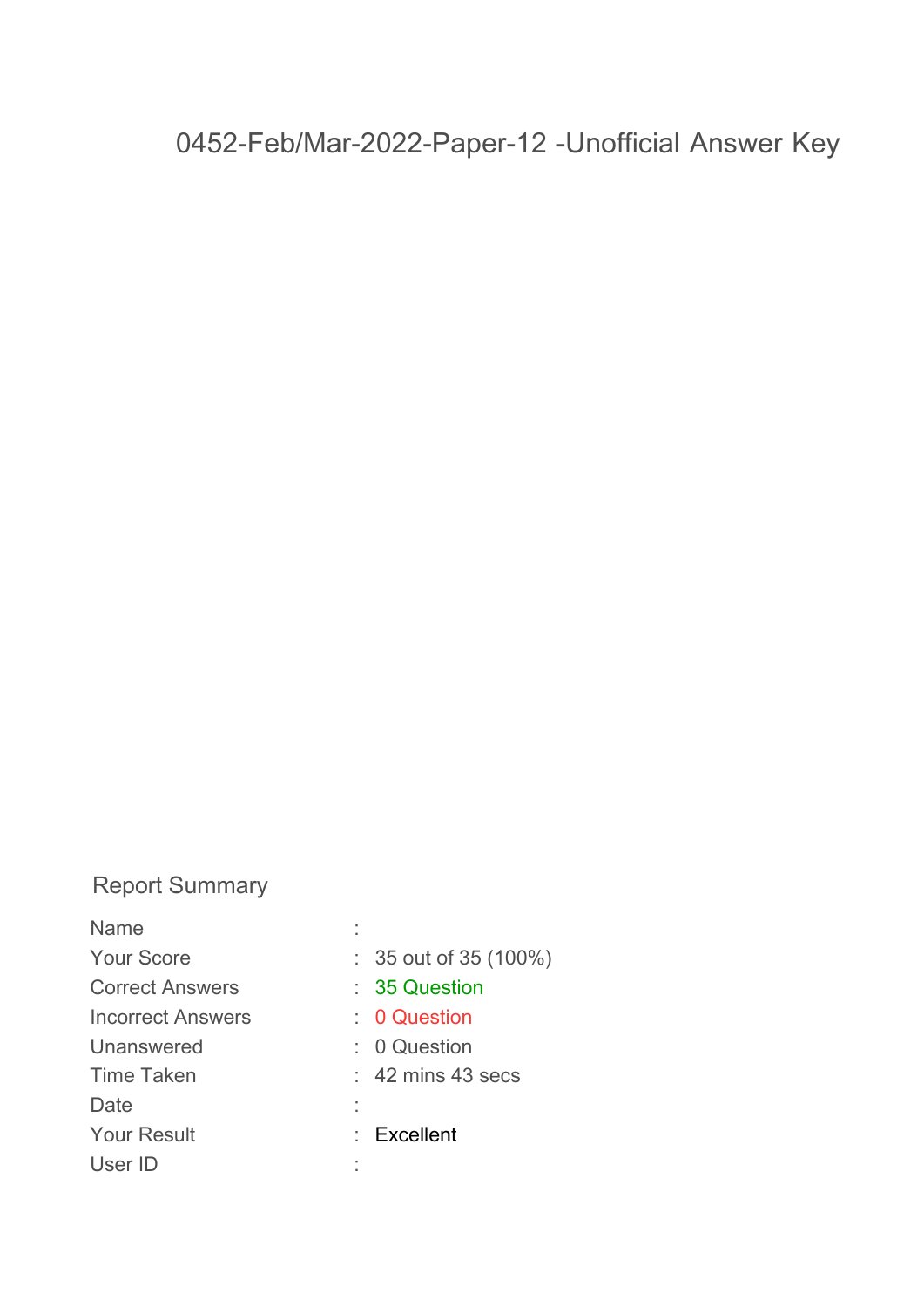## **Your Answers**

**Correct Points earned: 1 out of 1** 

- Q1) A trader calculated her profit for the year at \$14800. The following errors were then discovered. No entry has been made for \$200 wages accrued. The insurance expense included a prepayment of \$90. What is the correct profit for the year?
	- A. \$14510
	- B. \$14690 (Your Answer)(Correct)
	- C. \$14910
- D. \$15090

**Correct Points earned: 1 out of 1** 

- Q2) A suspense account was opened with a credit balance of \$840. Which error caused this?
- A. A cheque for \$420 received from a customer was debited to his account. (Your Answer)(Correct)
- B. Discount allowed, \$420 was debited twice in the discount allowed account.
- C. Goods costing \$420, taken by the owner of the business for own use, were credited to his drawings account.
- D. Rent received, \$420, was credited twice in the rent receivable account.

**Correct Points earned: 1 out of 1** 

- Q3) Azim and Bashir are both sole traders. They provided the following information. Profit for the year ended 31st December before interest: Azim : \$17 200 Bashir: \$15 000 Long-term loan at 31st December. Bashir: \$12 500 Capital at 31st December. Azim: \$86,000 Bashir: \$25,000 What was Azim's return on capital employed?
	- A. Double Bashir's
	- B. Half of Bashir's (Your Answer)(Correct)
	- C. One-third of Bashir's
	- D. Three times of Bashir's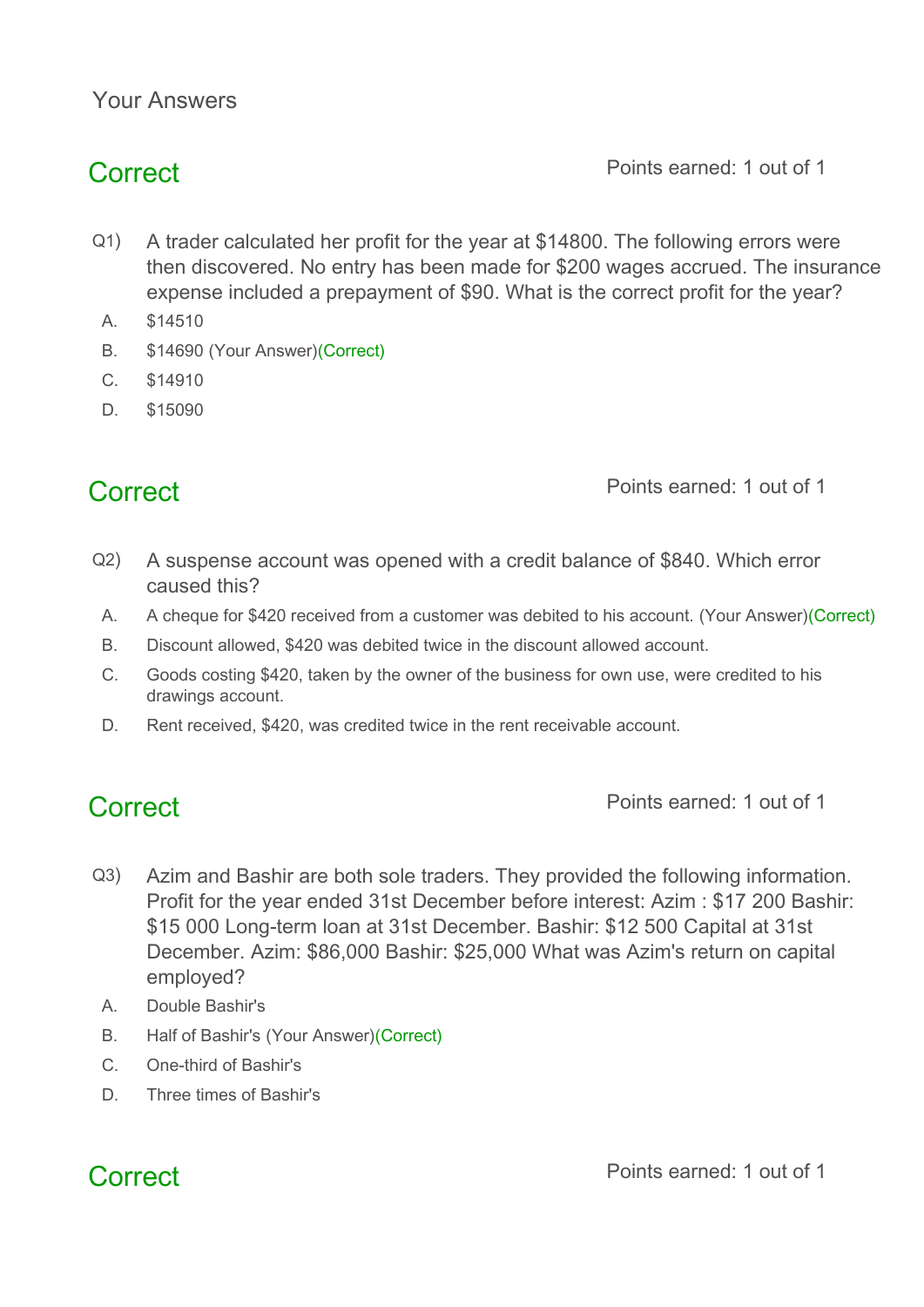- Q4) What is recorded in a petty cash book?
- A. all cash transactions
- B. cash purchases and expenses only
- C. purchases of all small value items
- D. small cash transactions (Your Answer)(Correct)

- Q5) Anji maintains a provision for doubtful debts at 5% of the trade receivables at the end of each financial year. At the start of the financial year, the trade receivables were \$2000. At the end of the financial year, the trade receivables were \$ 4500. Which entry would be made in the income statement for the financial year?
- A. \$125 as an expense (Your Answer)(Correct)
- B. \$125 as an income
- C. \$325 as an expense
- D. \$325 as an income

**Correct Points earned: 1 out of 1** 

- Q6) Which businesses do not prepare a trading account section of an income statement? 1. furniture store 2. insurance company 3. newsagent 4. toy shop 5. window-cleaner
	- A. 1 and 2
	- B. 2 and 5 (Your Answer)(Correct)
	- C. 3 and 4
	- $D = 3$  and 5

**Correct Points earned: 1 out of 1** 

- Q7) Which item is an asset?
- A. an amount owing by credit customers (Your Answer)(Correct)
- B. an amount owing to credit suppliers
- C. interest accrued on bank loan
- D. rent received in advance from tenant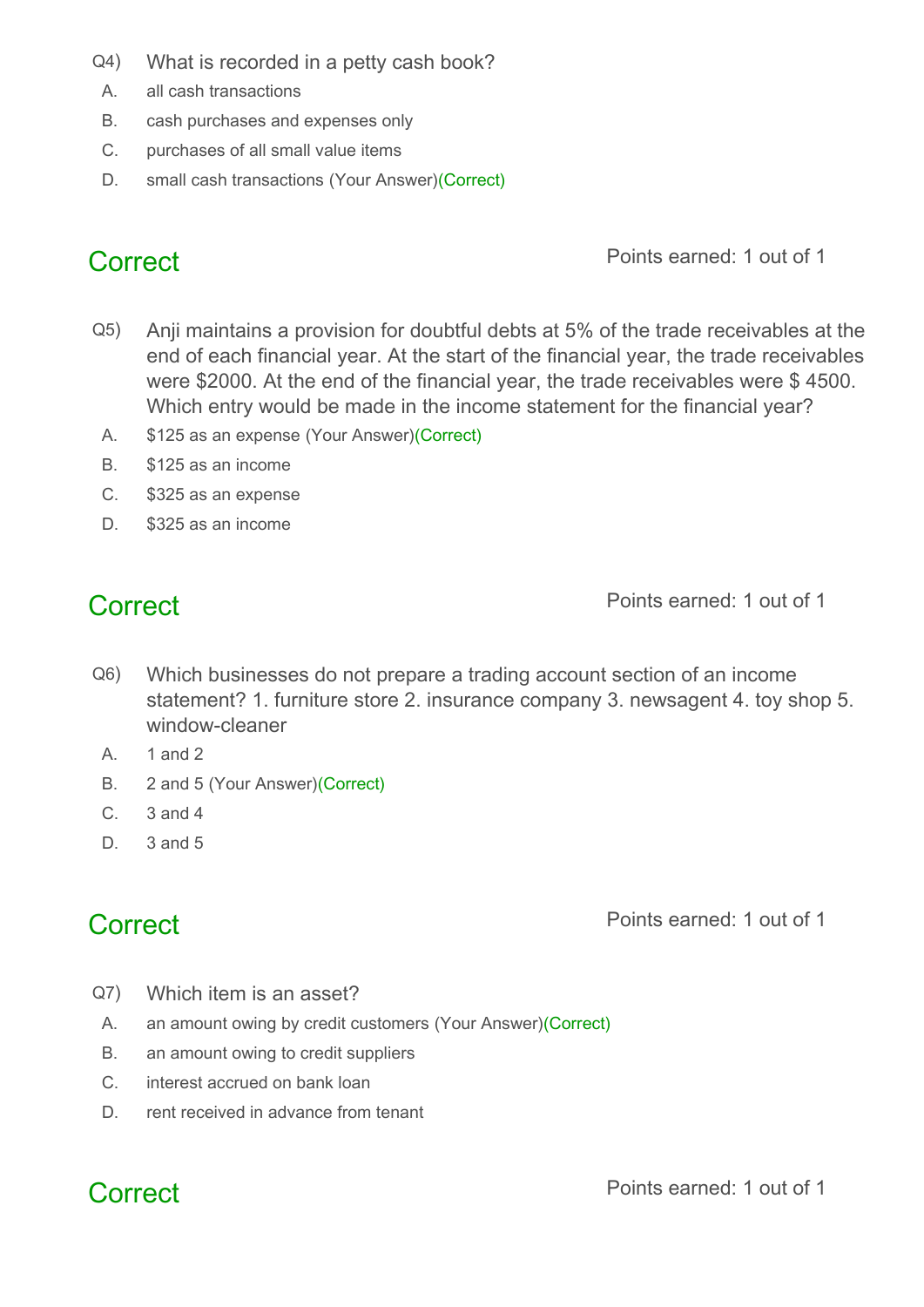- Q8) A limited company was formed on 1 June 2021. On that date, the company issued 500000 \$1 shares. Shareholders were asked to pay 60% of the cost immediately, with the remainder being payable by 1st June 2022. By 1st August 2021, all shareholders had paid what was due at that date. What was the share capital of the company on 1 August 2021?
	- A. Called-up capital: \$200 000 Paid-up capital: \$300 000
- B. Called-up capital: \$300 000 Paid-up capital: \$300 000 (Your Answer)(Correct)
- C. Called-up capital: \$500 000 Paid-up capital: \$300 000
- D. Called-up capital: \$500 000 Paid-up capital: \$500 000

- Q9) On 1 March, a business owed its suppliers \$9500. During March, the following transactions took place. goods purchased on credit \$10000 goods returned to suppliers \$200 cheques paid to suppliers \$8900 cash discounts received \$100 How much did th business owe its suppliers on 31 March?
- A. \$800
- B. \$1000
- C. \$10300 (Your Answer)(Correct)
- D. \$10500

**Correct Points earned: 1 out of 1** 

- Q10) Leroy provided the following information for May. May 1. Balance owing to credit suppliers \$420 31. Credit purchases \$590 Returns to credit suppliers \$110 Cheques paid to credit suppliers \$291 Discount received from credit suppliers \$9 Interest charged by credit supplier \$5 What was the balance on his purchases ledger control account on 1 June?
	- A. \$595
	- B. \$605 (Your Answer)(Correct)
	- C. \$613
	- D. \$623

- Q11) A limited company whose capital consisted of ordinary shares ceased trading and was not able to pay its debts. Which statement is correct?
- A. Shareholders would have to pay a proportion of the debt based on the number of shared owned.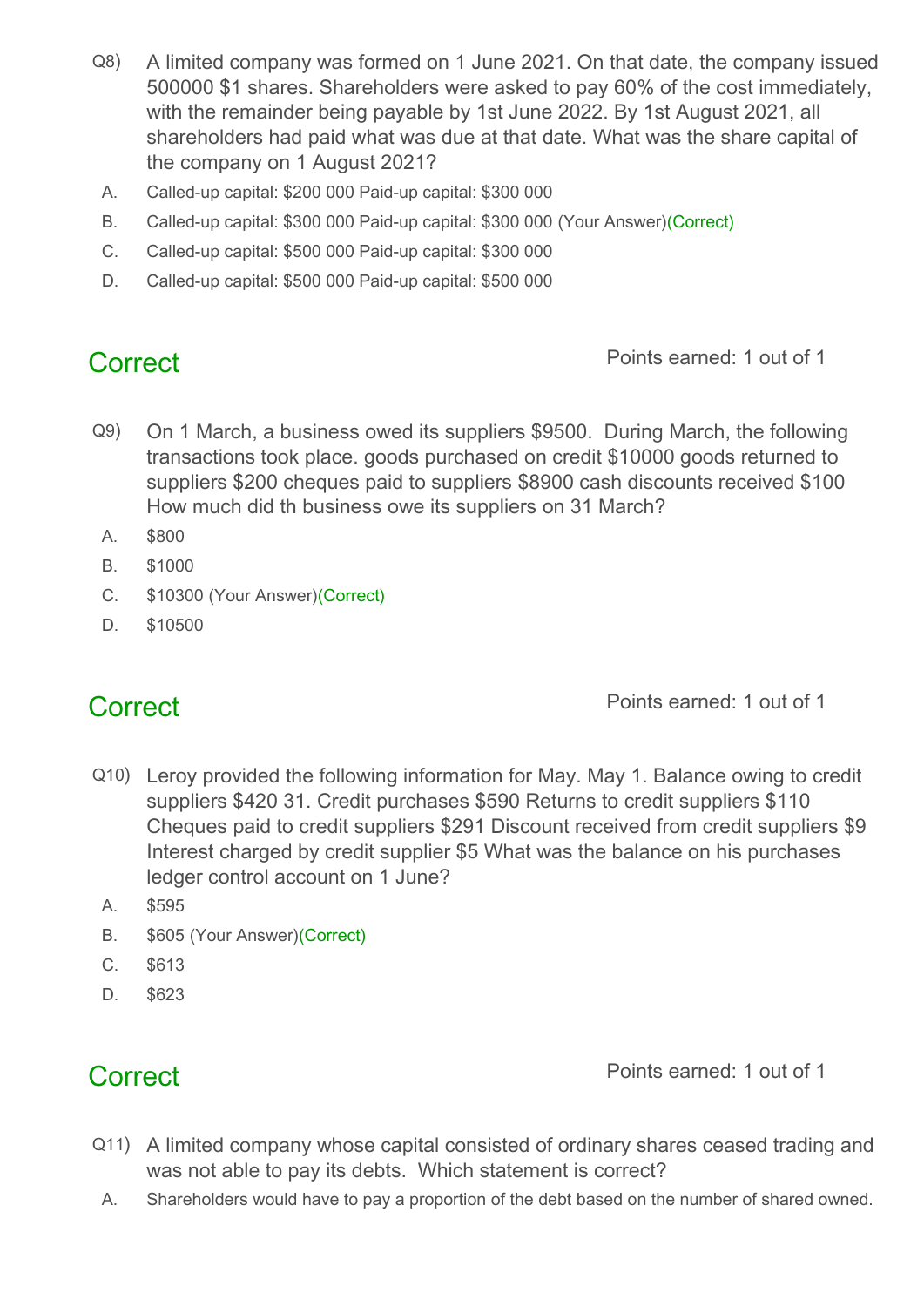- B. Shareholders would have to pay a proportion of the debt based on the value of shares owned.
- C. Shareholders would have to sell their personal possessions to pay the debts of the company.
- D. Shareholders would lose the money that was paid when the shares were first purchased. (Your Answer)(Correct)

- Q12) Abeo prepares financial statements to 31st December each year. Abeo bought machinery for \$40,000 on 1st January year 1. He charges depreciation on machinery at 20% per annum using the reducing balance method. Depreciation is charged in the year of purchase but not in the year of sale. On 1st January year 3, the machinery was sold for \$22,000. Which journal entry records the profit or loss on the disposal of the machine?
	- A. Dr: Disposal of machinery \$2000 Cr: Income Statement \$2000
	- B. Dr: Disposal of machinery \$3600 Cr: Income statement \$3600
	- C. Dr: Income statement \$2000 Cr: Disposal of machinery \$2000
- D. Dr: Income Statement \$3600 Cr: Disposal of machinery \$3600 (Your Answer)(Correct)

**Correct Points earned: 1 out of 1** 

- Q13) Devi prepared the following journal entry to correct an error. Debit: Samir \$40 Credit: Samuel \$40 Which error was being corrected?
	- A. Cash paid to Samir had been credited to Samuel
	- B. Cash received from Samuel had been debited to Samir
	- C. Goods bought from Samir had been credited to Samuel
	- D. Goods sold to Samir had been debited to Samuel (Your Answer)(Correct)

**Correct Points earned: 1 out of 1** 

- Q14) Which document from a supplier reduces the amount owed by a customer?
- A. credit note (Your Answer)(Correct)
- B. debit note
- C. invoice
- D. statement of account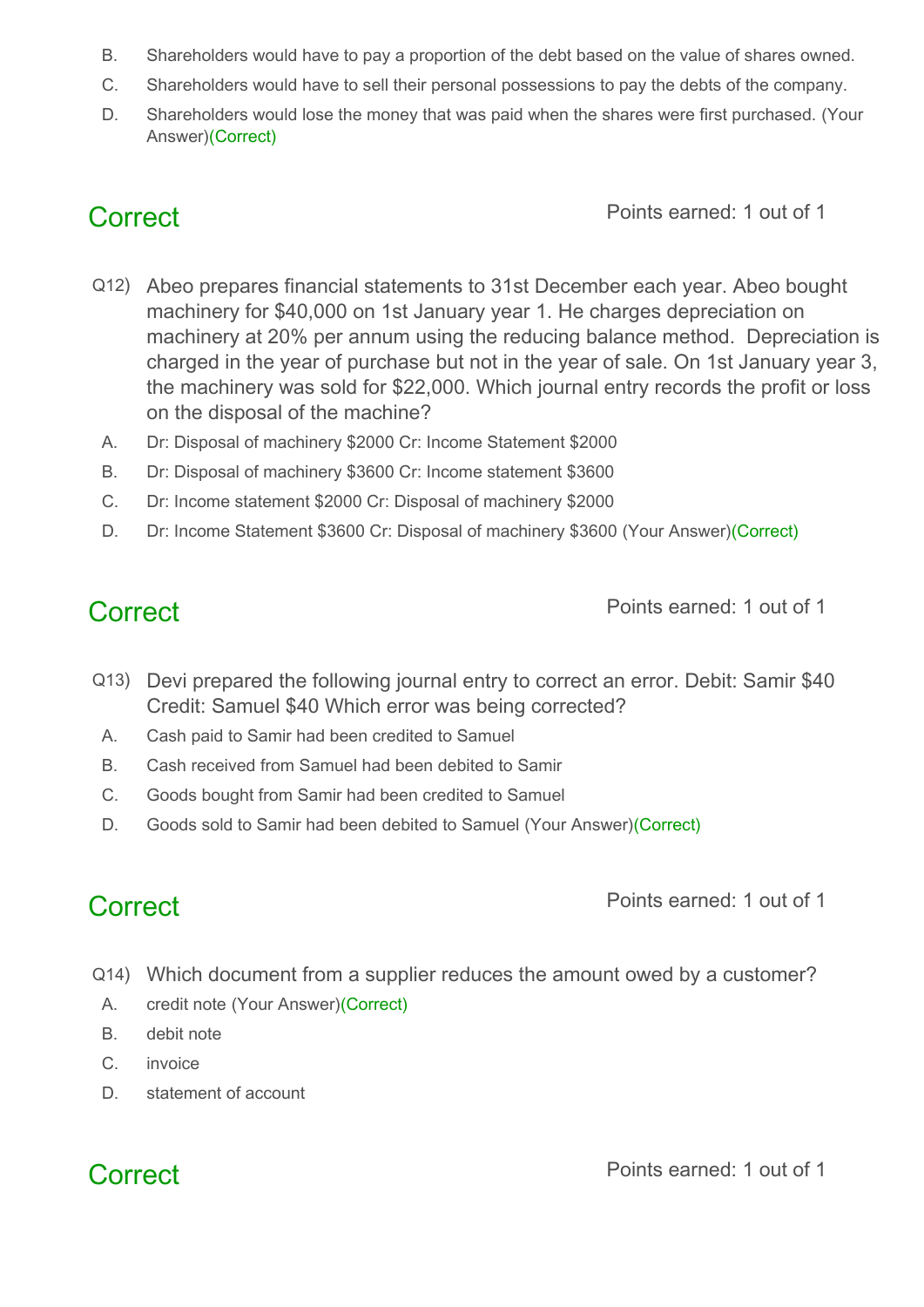- Q15) Tarek produced a statement of affairs at 31st December year 1 and at 31st December year 2. During year 2, his long-term loan increased by \$3000 and his net current assets decreased by \$1000. Depreciation for the year was \$500. By how much did the total of Tarek's capital decrease?
	- A. \$2500
	- B. \$3500
	- C. \$4000
	- D. \$4500 (Your Answer)(Correct)

- Q16) What is the purpose of a partnership appropriation account?
- A. to calculate partners' salaries
- B. to record partners' drawings
- C. to show the distribution of profits between partners' (Your Answer)(Correct)
- D. to show the movement on partners' capital accounts

**Correct Points earned: 1 out of 1** 

- Q17) There are 120 members of a sports club. The annual subscription is \$60. At the beginning of the year, no members were paid in advance and no members had subscriptions outstanding. At the end of the year, 7 members had not paid and 3 members had paid in advance. Which amount was shown for subscriptions in the income and expenditure account?
	- A. \$6600
	- B. \$6960
	- C. \$7200 (Your Answer)(Correct)
	- D. \$7800

- Q18) Jacob settled the account of Ahmed, a credit supplier. He made the following entries on the credit side of his cash book. Details Discount \$ Cash \$ Bank \$ Ahmed 5 ---- 195 Which entries did Jacob make on the debit side of Ahmed's account?
	- A. Bank \$195
	- B. Bank \$200
	- C. Bank \$195 Discount allowed \$5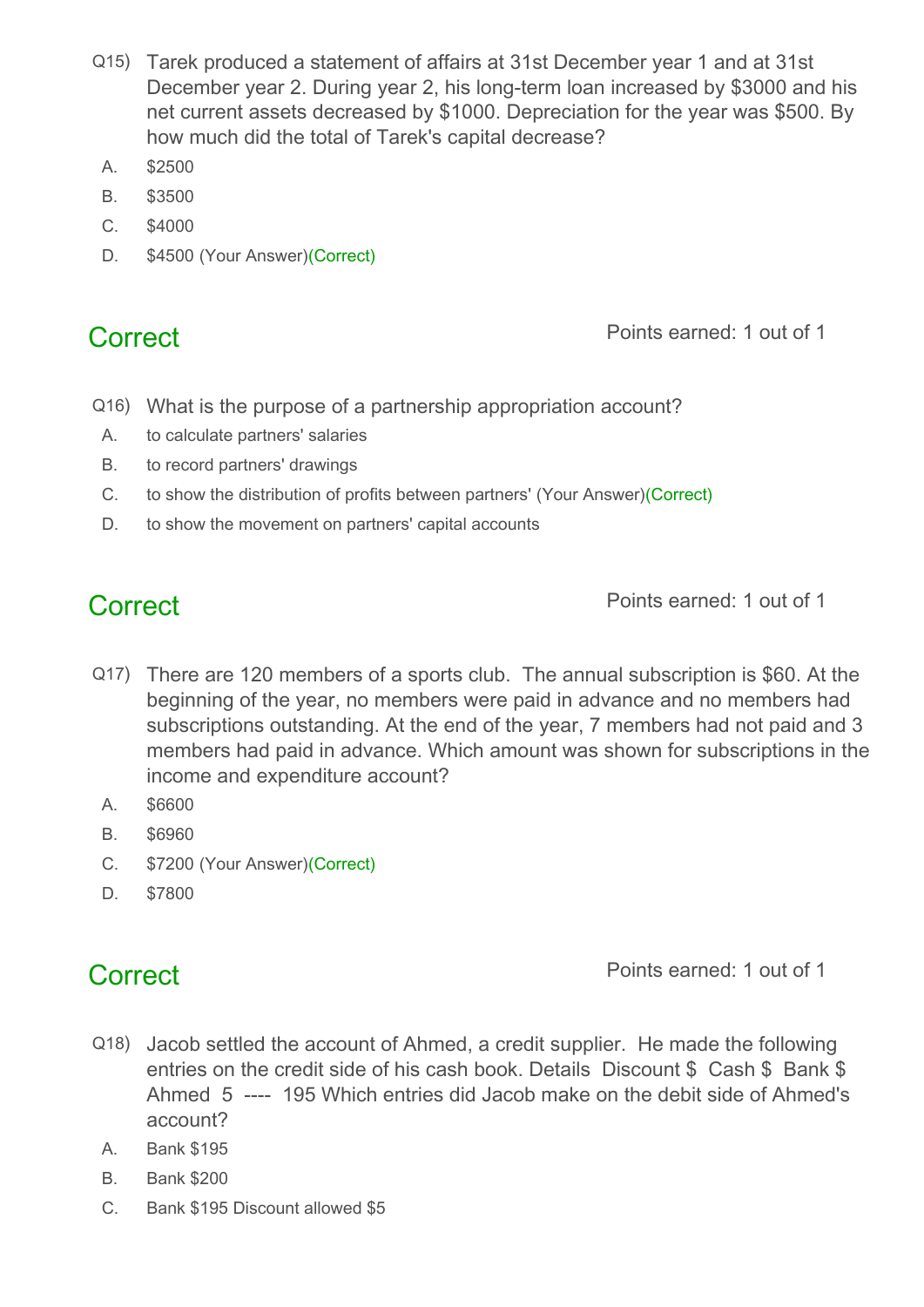- Q19) A business provided the following information. current assets \$25 000 current liabilities \$12 000 non-current assets \$18 000 non-current liabilities \$21 000 What was the capital of the business?
- A. \$10 000 (Your Answer)(Correct)
- B. \$22 000
- C. \$31 000
- D. \$43 000

**Correct Points earned: 1 out of 1** 

- Q20) Stephanie's major competitor has invested in a new machine for making goods more cheaply. Stephanie knows this will affect her sales but did not record this in her accounting records. Which accounting principle is Stephanie applying?
	- A. going concern
	- B. materiality
	- C. money measurement (Your Answer)(Correct)
	- D. prudence

**Correct Points earned: 1 out of 1** 

- Q21) On the last day of the financial year, Khalid purchased office fittings, \$900. This was incorrectly recorded as office expenses, \$90. Khalid does not charge depreciation in the year of purchase. What was the effect on the profit for the year?
	- A. overstated by \$810
	- B. overstated by \$990
	- C. understated by \$90 (Your Answer)(Correct)
	- D. understated by \$900

**Correct Points earned: 1 out of 1** 

Q22) James is a partner in a business. He made a loan to the business and received a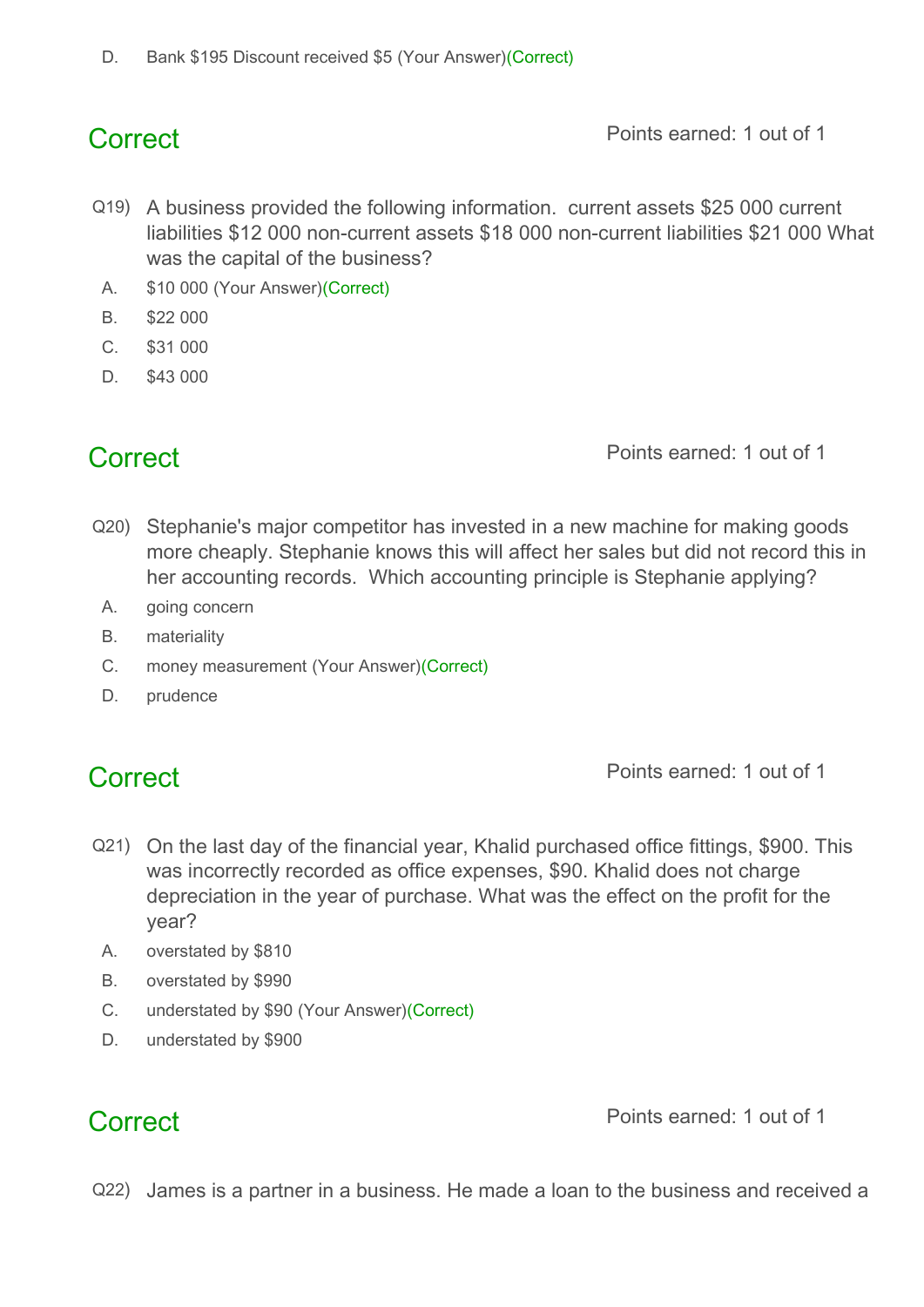loan interest. What is the double entry in the books of the partnership for the loan interest James has received?

- A. Debit: Bank account Credit: James current account
- B. Debit: Interest on loan account Credit: bank account (Your Answer)(Correct)
- C. Debit: Interest on loan account Credit: James current account
- D. Debit: James current account Credit: Bank account

**Correct Points earned: 1 out of 1** 

- Q23) What is shown in a manufacturing account? 1. cost of materials consumed 2. purchases of finished goods 3. cost of production 4. cost of sales
- A. 1 and 2 only
- B. 1 and 3 only (Your Answer)(Correct)
- C. 1, 2 and 3 only
- D. 1,2,3 and 4

**Correct Points earned: 1 out of 1** 

- Q24) A trader decided to reduce her level of inventory in order to reduce the storage costs. Sales quantity and selling price were not affected. # How did this affect the profit for the year and the rate of inventory turnover?
	- A. Profit for the year: decreased Rate of inventory turnover: decreased
- B. Profit for the year: decreased Rate of inventory turnover: increase
- C. Profit for the year: increased Rate of inventory turnover: decreased
- D. Profit for the year: increased Rate of inventory turnover: increased (Your Answer)(Correct)

- Q25) A trader provided the following information for the year ended 31 December. Total cash and credit purchases of goods for resale \$150000 Cash purchases of goods for resale \$17000 Credit purchases of non-current assets \$25000 His trade payables at that date were \$8000 What was the trade payables turnover?
	- A. 17 days
	- B. 20 days
	- C. 22 days (Your Answer)(Correct)
	- D. 24 days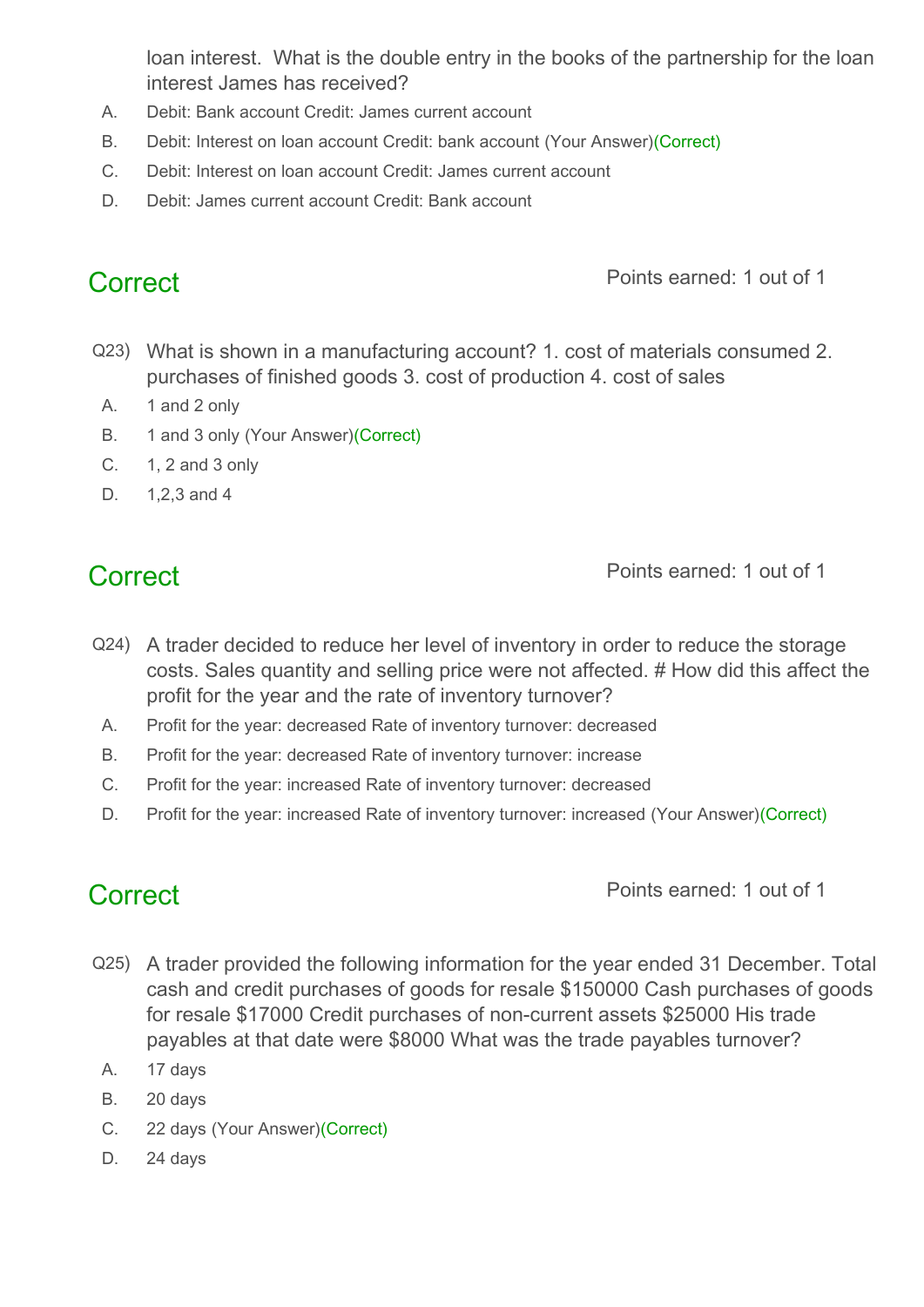- Q26) What is prepared by a book-keeper?
- A. appropriation account
- B. cash book (Your Answer)(Correct)
- C. income statement
- D. statement of financial position

- Q27) A trader bought a machine for use in the business. He paid part of the cost in cash and agreed to pay the remaining part in 15 months' time. In addition to the noncurrent assets, which items in the statement of financial position will increase as a result of this transaction?
	- A. Current assets: Yes Current liabilities: Yes Non-current liability: Yes
- B. Current assets: Yes Current liabilities: No Non-current liability: Yes
- C. Current assets: No Current liabilities: Yes Non-current liability: No
- D. Current assets: No Current liabilities: No Non-current liability: Yes (Your Answer)(Correct)

**Correct Points earned: 1 out of 1** 

- Q28) Which item is debited in the sales ledger control account?
- A. cash discount
- B. contra entry
- C. interest on overdue account (Your Answer)(Correct)
- D. provision for doubtful debts

- Q29) Why would a business record the amount owing by a credit customer as an irrecoverable debt?
- A. The customer has gone out of business (Your Answer)(Correct)
- B. The customer has liquidity problems
- C. The customer is making a loss
- D. The customer is not satisfied with the goods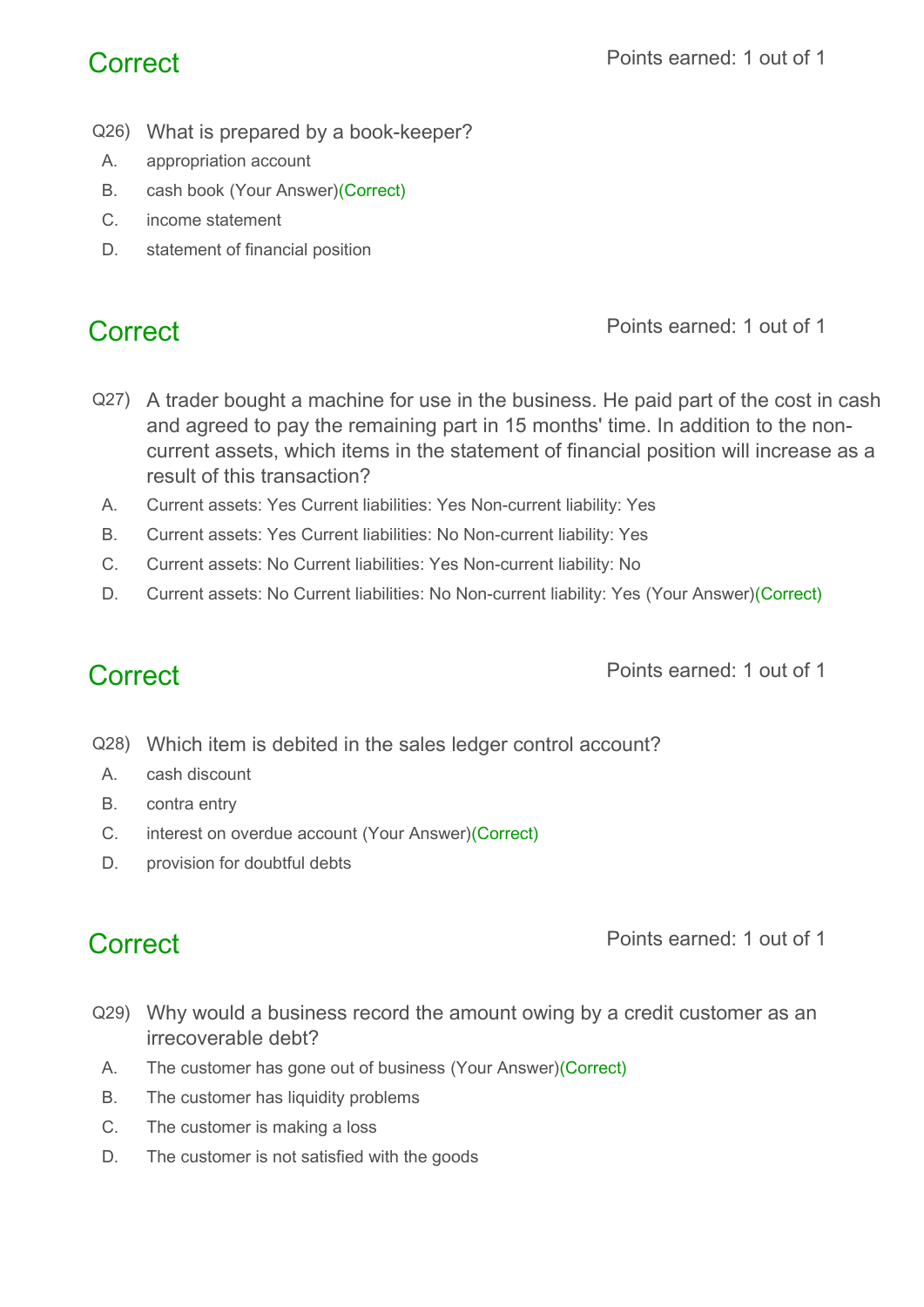- Q30) Which item should be treated as capital expenditure?
- A. the annual depreciation on office premises
- B. the cost of building an office extension (Your Answer)(Correct)
- C. the cost of repairing office equipment
- D. the purchase of a new computer for sale

- Q31) Wayne provided the following information. Revenue \$12800 Opening inventory \$1000 Purchases \$10500 Closing inventory \$1600 Cost of sales \$9900 Gross Profit \$2900 What was Wayne's gross profit margin?
	- A. 22.66% (Your Answer)(Correct)
	- B. 25.22%
- C. 27.62%
- D. 29.29%

**Correct Points earned: 1 out of 1** 

- Q32) The total of the debit column of a trial balance was more than the total of the credit column. One account balance had been entered in the wrong column. Which one was it?
	- A. cash
	- B. discount received (Your Answer)(Correct)
	- C. drawings
	- D. **irrecoverable debts**

- Q33) Fatima required additional finance for her business and borrowed funds from Ali. This was deposited into the business bank account. How should Fatima record this?
	- A. Debit: Bank, Credit: Ali (loan) (Your Answer)(Correct)
	- B. Debit: Bank, Credit: Ali (trade payable)
	- C. Debit: Ali (loan), Credit: Bank
	- D. Debit: Ali (trade payable), Credit: Bank